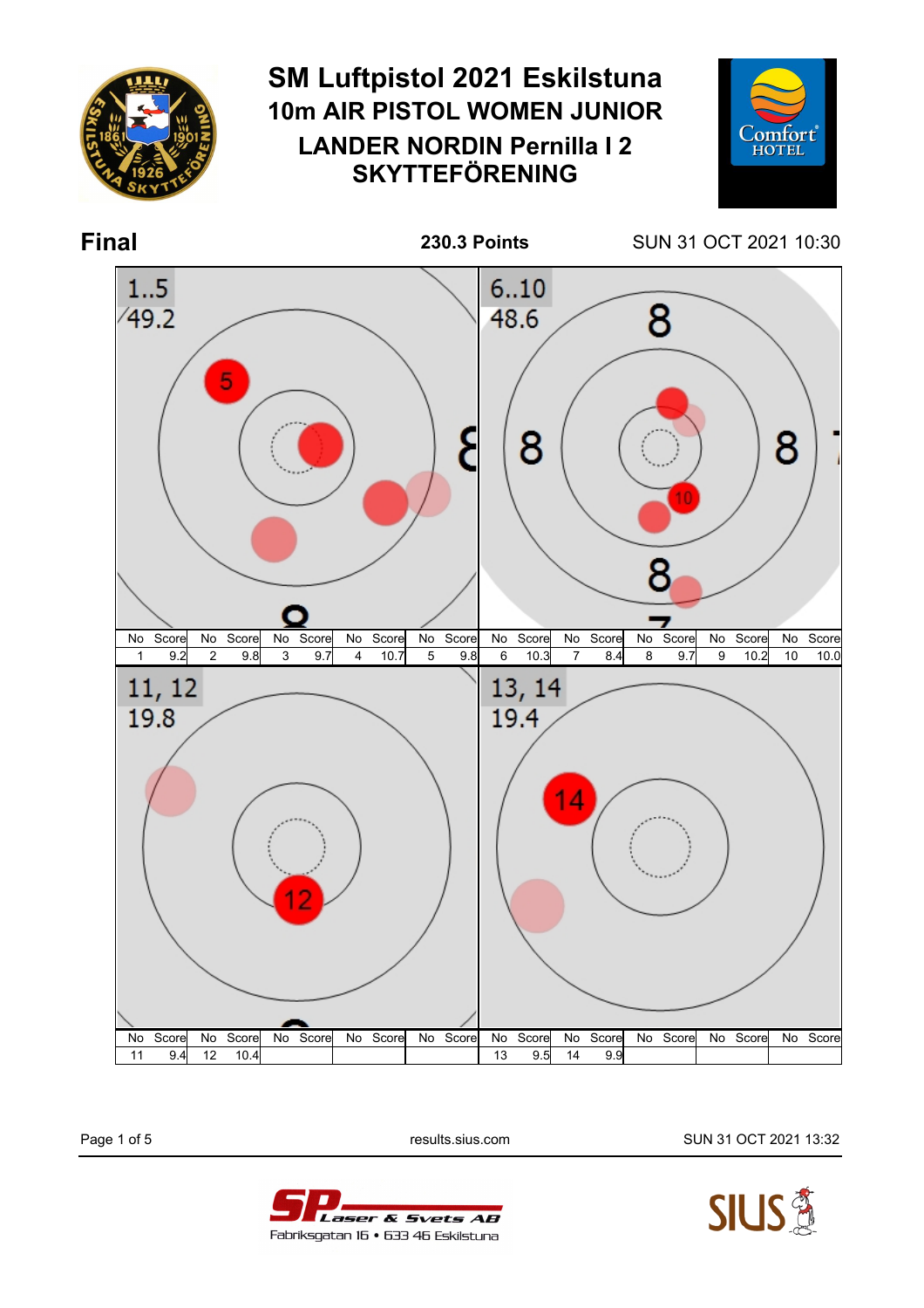

Page 2 of 5 **results.sius.com results.sius.com** SUN 31 OCT 2021 13:32



Laser & Svets AB Fabriksgatan 16 • 633 46 Eskilstuna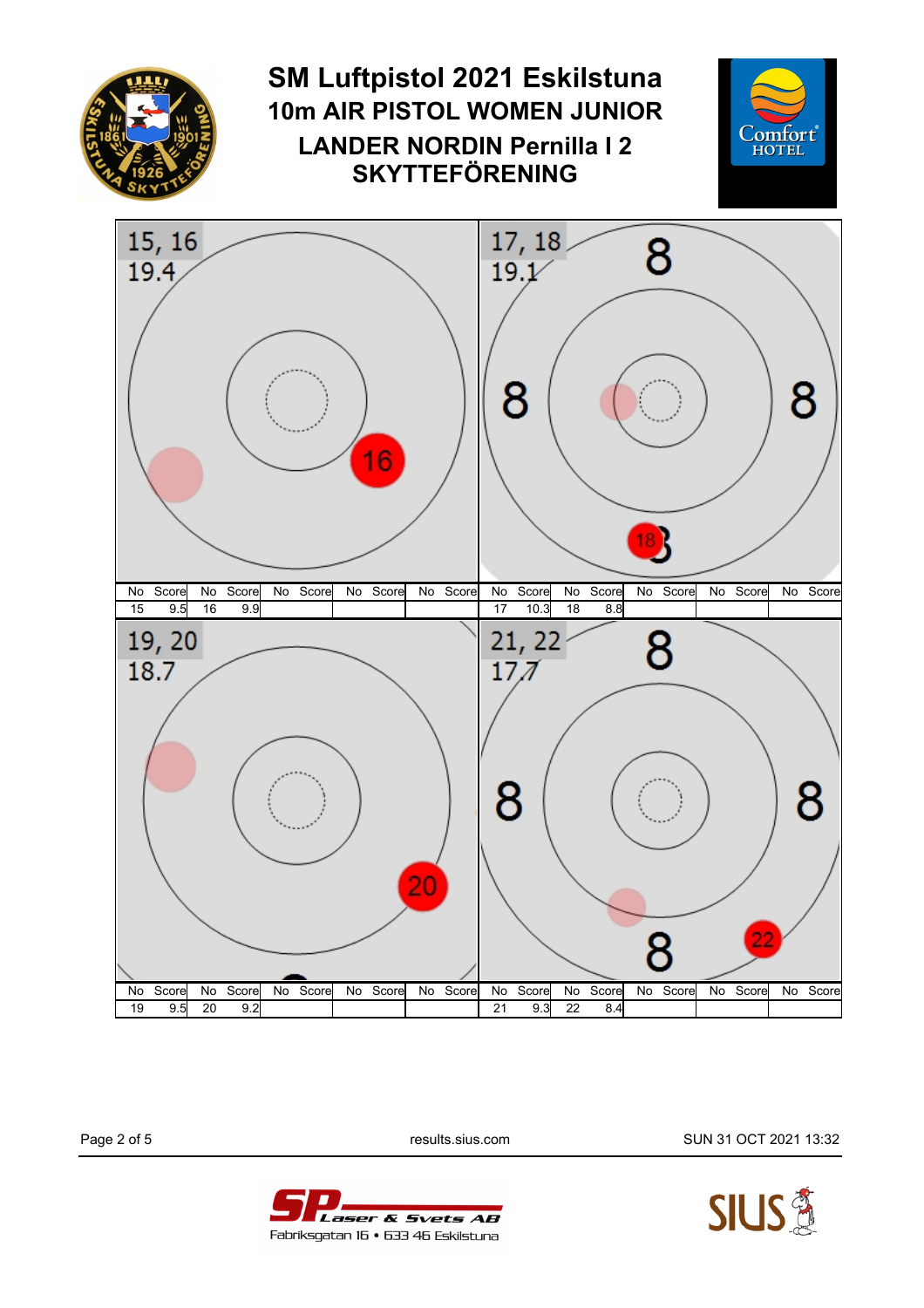

## **SM Luftpistol 2021 Eskilstuna 10m AIR PISTOL WOMEN JUNIOR LANDER NORDIN Pernilla I 2 SKYTTEFÖRENING**





Page 3 of 5 **results.sius.com results.sius.com** SUN 31 OCT 2021 13:32



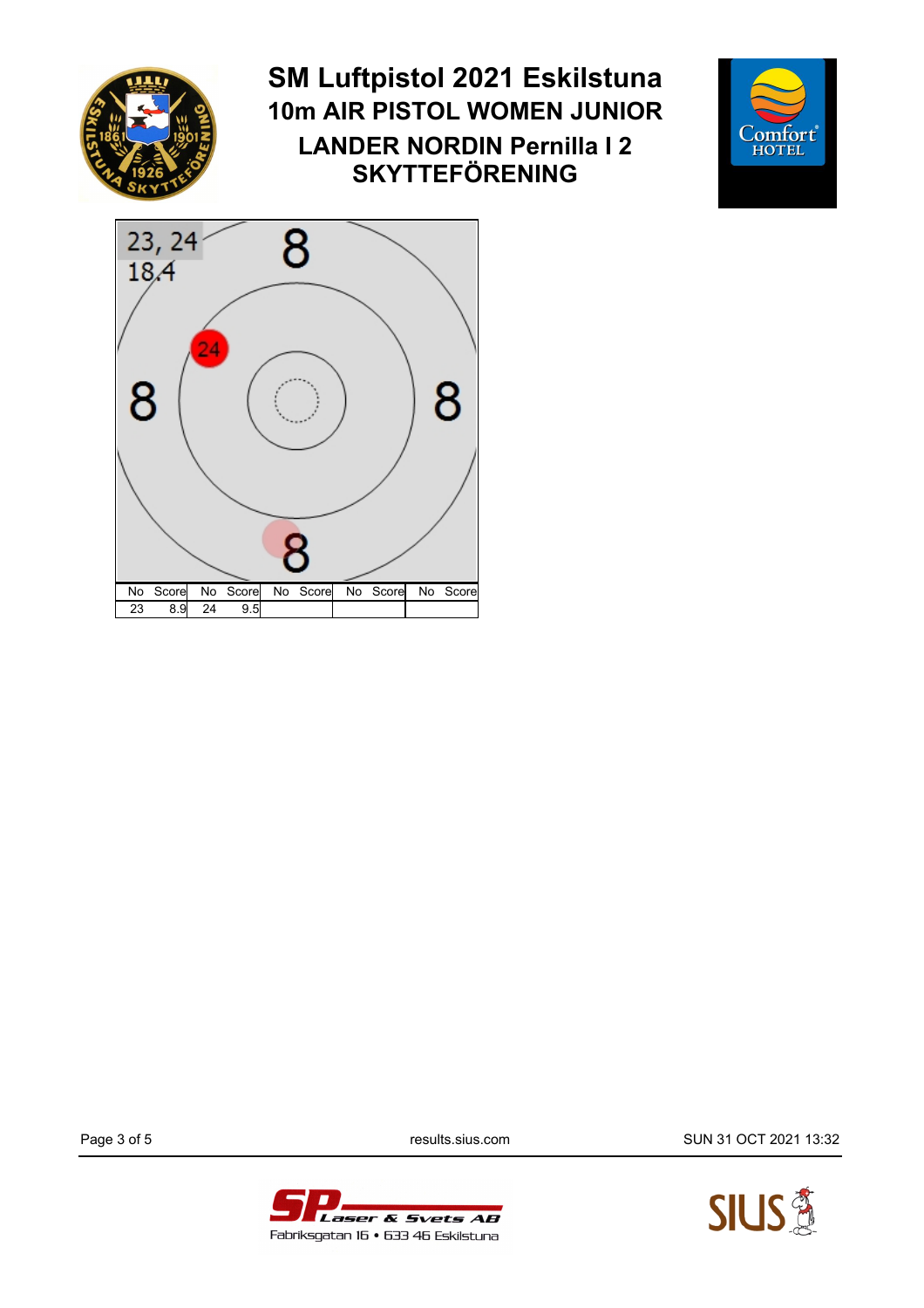

Page 4 of 5 **results.sius.com results.sius.com** SUN 31 OCT 2021 13:32